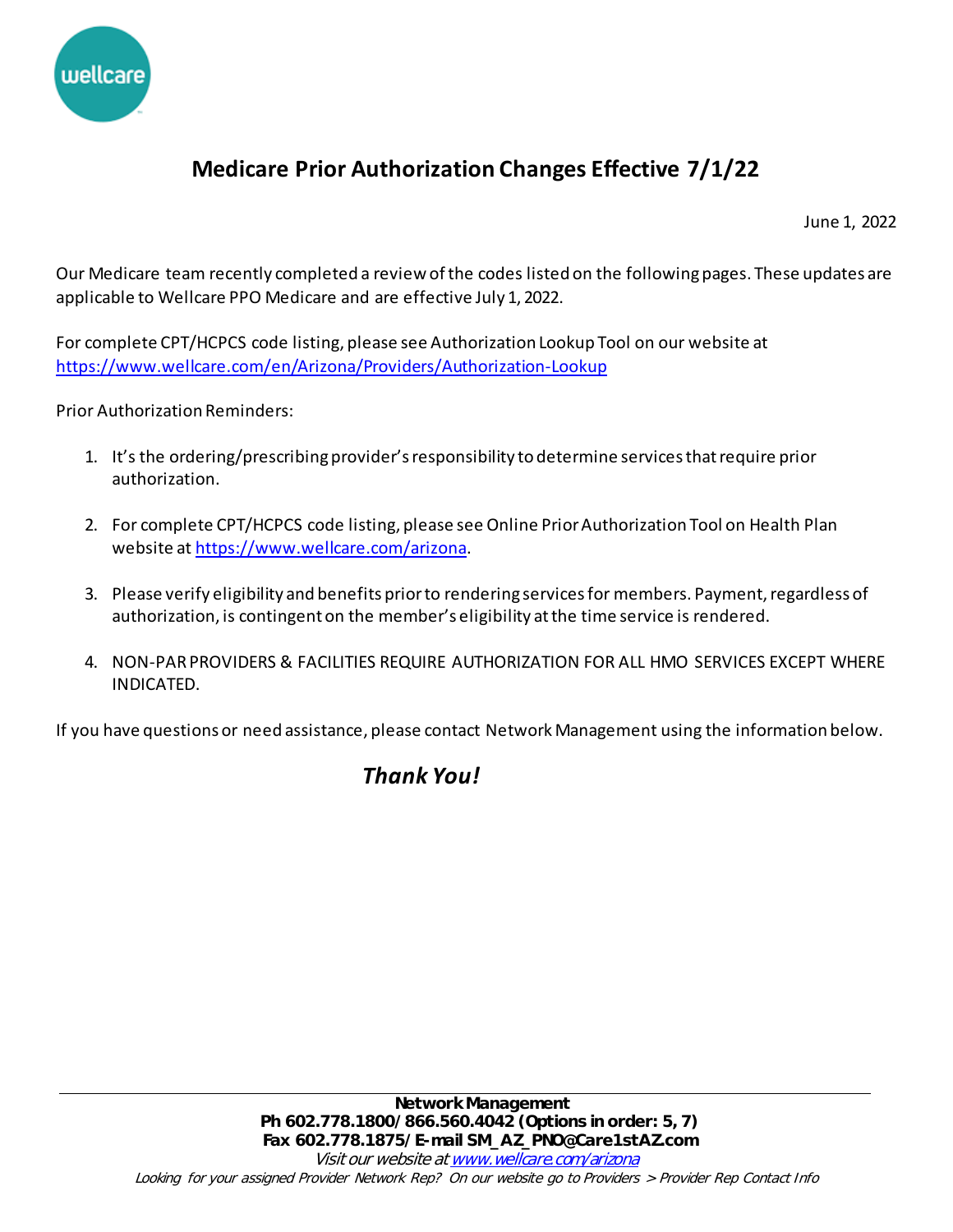## Page **2** of **4**

| <b>Service Category</b> | Change | <b>Services</b>                      | <b>Procedure Codes</b>                                                                                                                    |
|-------------------------|--------|--------------------------------------|-------------------------------------------------------------------------------------------------------------------------------------------|
| Dermatology             | Remove | Acne surgery                         | 10040                                                                                                                                     |
|                         |        | Laser treatment/ablation             | 96920, 96921, 96922, 0479T, 0480T                                                                                                         |
| General Surgery         | Remove | Autografts                           | 15100, 15101, 15120, 15121, 15130, 15200, 15220,<br>15221, 15240, 15241, 15260, C9250                                                     |
|                         |        | Pedicle formation                    | 15570, 15574, 15576                                                                                                                       |
|                         |        | Tissue transfers                     | 14000, 14001, 14020, 14021, 14040, 14041, 14060,<br>14061, 14301, 14302                                                                   |
|                         |        | Biologic implant                     | 15777                                                                                                                                     |
|                         |        | Mastectomy                           | 19301, 19302, 19303, 19305, 19307, 19361                                                                                                  |
|                         |        | Hernia repair                        | 49507, 49520, 49521, 49553, 49561, 49566, 49568,<br>49572, 49587, 49590, 49655                                                            |
|                         |        | Endocrine system surgery             | 60210, 60220, 60240, 60271, 60500, 60502, 60512,<br>60540                                                                                 |
|                         |        | Unlisted procedures                  |                                                                                                                                           |
|                         |        | Application low-cost skin substitute | C5271, C5273, C5274, C5276, C5277, C5278                                                                                                  |
| Orthopedic              | Remove | Repair ankle ligament                | 27695                                                                                                                                     |
|                         |        | Osteotomy                            | 28310                                                                                                                                     |
|                         |        | Computer assisted navigation         | 0054T, 0055T                                                                                                                              |
| Pulmonology             | Remove | Bronchoscopy                         | 31622, 31623, 31624, 31625, 31626, 31627, 31628,<br>31629, 31630, 31632, 31635, 31636, 31641, 31645,<br>31648, 31652, 31653, 31654        |
|                         |        | Nitric oxide measurement             | 95012                                                                                                                                     |
| Cardiac                 | Remove | Pacemaker                            | 33224                                                                                                                                     |
|                         |        | Catheterization                      | 36140, 36222, 36223, 36224, 36225, 36226, 36227,<br>36245, 36246, 36247, 36248, 36251, 36252, 36253,<br>37222, 37223, 37232, 37233, 37235 |
|                         |        | Angioplasty                          | 92920, 92921, 92924, 92941                                                                                                                |
|                         |        | Percutaneous congenital repair       | 93580                                                                                                                                     |

**Care1st Network Management Ph 602.778.1800/866.560.4042 (Options in order: 5, 7) Fax 602.778.1875/E-mail SM\_AZ\_PNO@Care1stAZ.com** 

Visit our website at www.care1staz.com Looking for your assigned Provider Network Rep? On our website go to Providers > Provider Rep Contact Info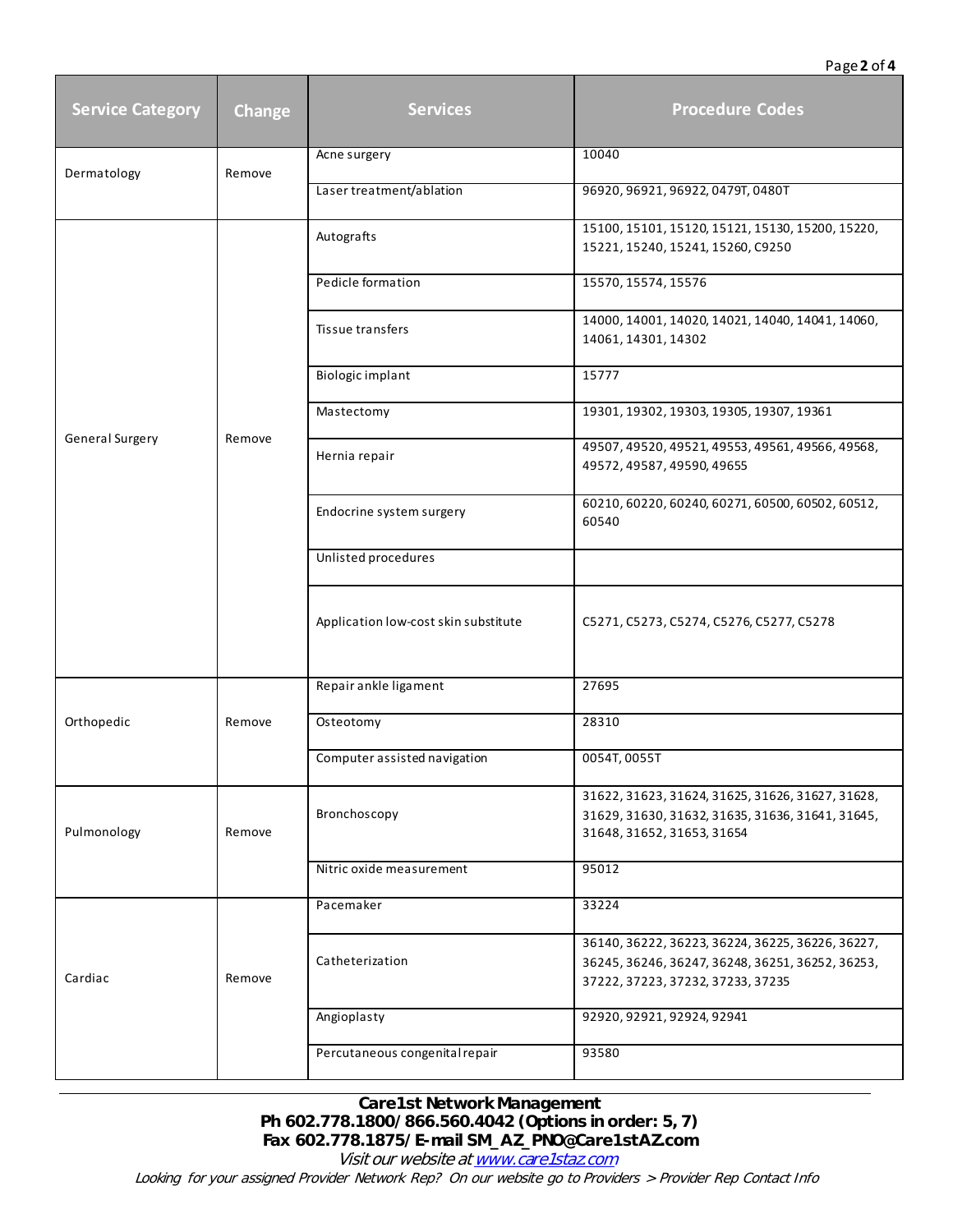|                  |        |                                  | Page 3 of 4                                                                                                   |
|------------------|--------|----------------------------------|---------------------------------------------------------------------------------------------------------------|
|                  |        | Electrophysiology procedures     | 93613, 93619, 93620, 93650, 93655, 93657, 93660                                                               |
|                  |        | Physician service cardiac rehab  | 93797, 93798                                                                                                  |
|                  |        | Coronary artery disease analysis | 0501T, 0502T, 0503T, 0504T                                                                                    |
| Gastroenterology | Remove | Endoscopy services               | 43233, 43243, 43244, 43246, 43252, 43266, 43270                                                               |
|                  |        | Surgical services                | 43285, 43653                                                                                                  |
| Urology          |        | Ablation                         | 50592, 50593                                                                                                  |
|                  |        | Cystourethroscopy                | 52260, 52282, 52283, 52290, 52334, 52355, 52400                                                               |
|                  | Remove | <b>Bladder procedures</b>        | 52500, 53440, 53445, 53446, 57287                                                                             |
|                  |        | Prostate procedures              | 52601, 52630, 52648, 52649                                                                                    |
|                  |        | Vulvectomy                       | 56620, 56630, 56631                                                                                           |
|                  |        | Vaginal graft                    | 57295                                                                                                         |
|                  |        | Computer-aided mapping           | 57465                                                                                                         |
| Gynecological    | Remove | Hysteroscopy                     | 58555, 58560, 58561, 58563                                                                                    |
|                  |        | Surgical laparoscopy             | 58660, 58662, 58670, 58671                                                                                    |
|                  |        | EEG                              | 95705, 95707, 95708, 95710, 95717, 95718, 95719,<br>95720, 95721, 95722, 95723, 95724, 95725, 95726,<br>95962 |
|                  |        | Strabismus surgery               | 67311, 67312, 67314, 67331                                                                                    |
| Ophthalmology    |        | Orbitotomy                       | 67400, 67412                                                                                                  |
|                  | Remove | Conjunctivoplasty                | 68326                                                                                                         |
|                  |        | Repair lacrimal system           | 68760,68815                                                                                                   |
|                  |        | Aqueous drainage                 | 0449T                                                                                                         |
|                  |        | Vision studies                   | 0509T, 0514T                                                                                                  |
| Otolaryngology   |        | Tonsillectomy                    | 42821, 42826                                                                                                  |
|                  |        | Myringoplasty                    | 69620                                                                                                         |
|                  | Remove | Tympanoplasty                    | 69631, 69641, 69643                                                                                           |
|                  |        | Nasopharyngoscopy                | 69705, 69706                                                                                                  |

## **Care1st Network Management Ph 602.778.1800/866.560.4042 (Options in order: 5, 7) Fax 602.778.1875/E-mail SM\_AZ\_PNO@Care1stAZ.com**

Visit our website at www.care1staz.com Looking for your assigned Provider Network Rep? On our website go to Providers > Provider Rep Contact Info